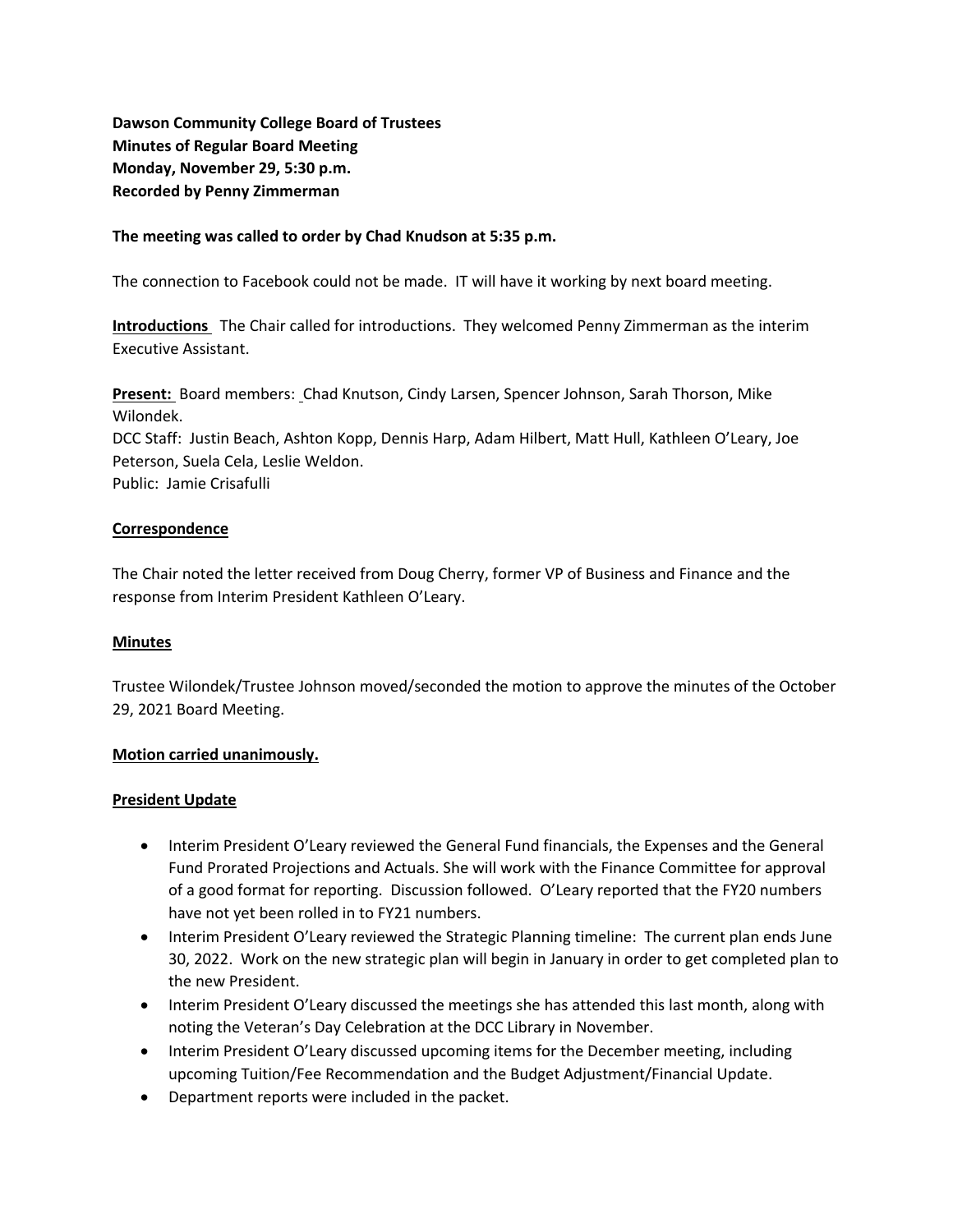• Chairman Knudson thanked O'Leary for spending a great deal of time with the financials.

# **Accreditation**

- Suela Cela presented the Dawson Community College Balanced Scorecard FY 2017-2021, noting the key performance indicators and core themes. Cela will provide updated information at the March Board of Directors meeting. The Board asked if Cela has seen any areas of concern. She noted that student retention and internship for students will need some work.
- She is working with DCC focus groups to continue this reporting process. NWCCU annual meeting will be held in January. DCC will hold a mock visit in February in preparation for April accreditation visit to determine how DCC is doing and where improvements are needed.

# **Enrollment Management Annual Report**

• Erica Milne, Director of Enrollment Management introduced herself and presented the annual enrollment report, thanking the work of the enrollment team. She noted the team is down two members; a Recruiter and an Admissions Specialist. Milne put on 3,000 miles in September, attending a number of college fairs throughout the state. She saw considerable interest in the Ag Program, Welding and E-sports. Winter session will be included in the fall numbers versus the spring. Trustee Wilondek inquired of interest in the Corrosion Technology program. Milne reported DCC will be working with WBI to get more information out to the region. Interim President O'Leary stated the increased enrollment results are a cumulative effect of the processes put in place for several years. O'Leary thanked Milne and team for their work.

# **DCC Facilities Review**

• Interim President O'Leary announced the DCC Facilities Review plan will be reported on at the December meeting, as Todd Thompson is ill this evening.

# **Food Service Committee**

• Justin Beach reported Joy Ulrich will be providing meals one day per week the rest of this semester. The current contract expires December 17. The cafeteria will be closed for 3 weeks to allow for cleaning, restocking, etc. Joy will be ready to go for spring semester. O'Leary thanked Beach for all of his help with the cafeteria.

# **Human Resources Committee**

- Trustee Larson reported on staff hires.
- Interim President, O'Leary stated she is working to replace the Controller and had one interview. That candidate took another position.
- Trustee Thorson asked if it was appropriate to enlist the services of a "head hunter". O'Leary has other resources she will look to in order to fill this position, and may change the description to attract more people.